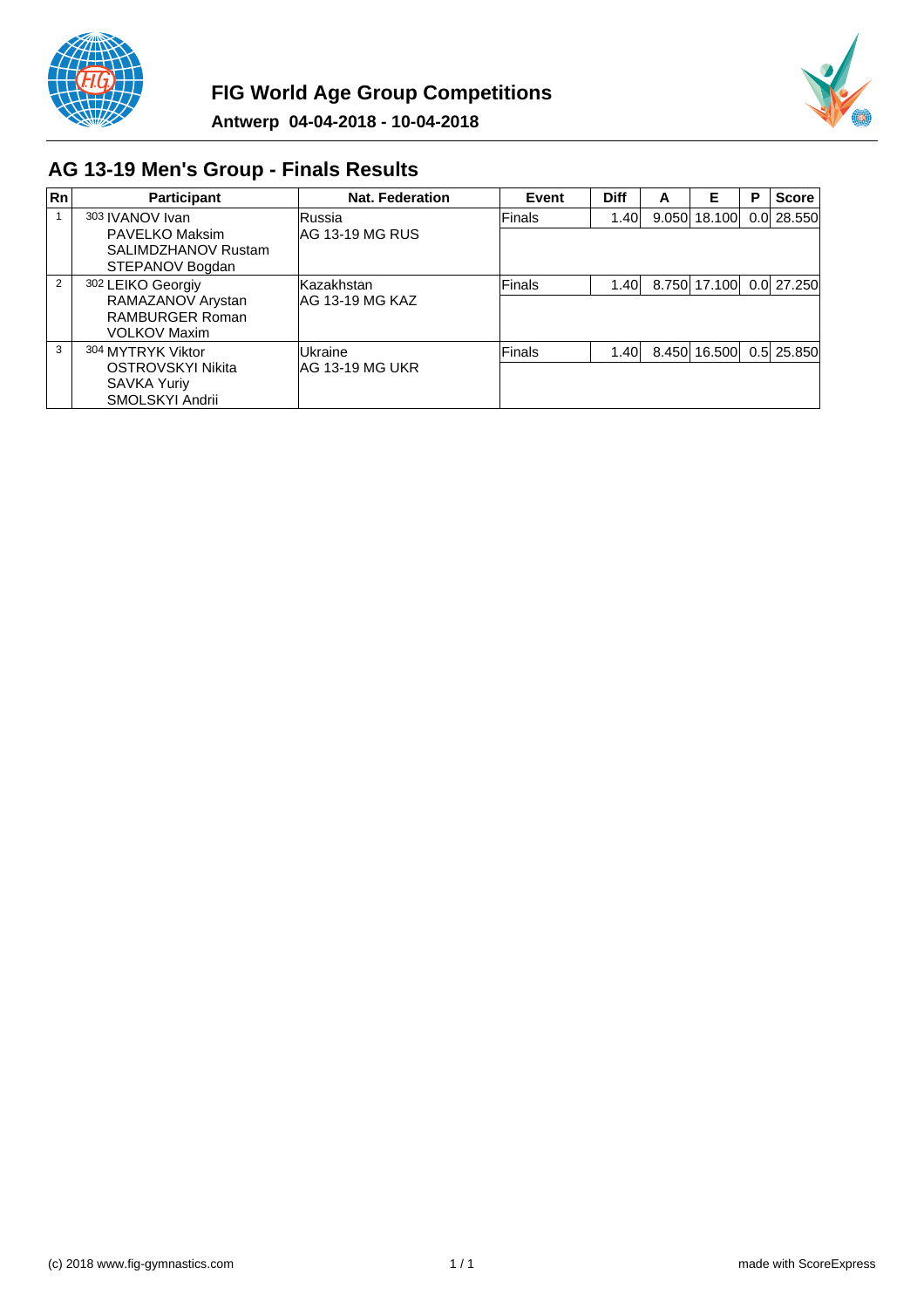



## **AG 13-19 Men's Pair - Finals Results**

| Rn             | <b>Participant</b>    | <b>Nat. Federation</b> | Event         | <b>Diff</b>       | A | Е            | Р | <b>Score</b>   |
|----------------|-----------------------|------------------------|---------------|-------------------|---|--------------|---|----------------|
|                | 319 SIMONOV Artem     | <b>IRussia</b>         | Finals        | 1.40 <sub>l</sub> |   | 9.100 18.900 |   | 0.0 29.400     |
|                | <b>ZUEV Andrei</b>    | AG 13-19 MP RUS 2      |               |                   |   |              |   |                |
| $\overline{2}$ | 311 MARKEVICH Maksim  | <b>Belarus</b>         | <b>Finals</b> | 1.40 <sub>l</sub> |   | 8.800 18.300 |   | $0.0$ 28.500   |
|                | MIKHALEVICH Aleh      | IAG 13-19 MP BLR       |               |                   |   |              |   |                |
| 3              | 312 GRAY Finlay       | United Kingdom         | <b>Finals</b> | 1.40              |   | 9.000 17.700 |   | 0.6 27.500     |
|                | <b>WINDOWS Frazer</b> | AG 13-19 MP GBR        |               |                   |   |              |   |                |
| 4              | 316 BRANCO Henrique   | Portugal               | <b>Finals</b> | 1.40              |   | 8.800 17.100 |   | $0.0$   27.300 |
|                | <b>FILIPE Tomas</b>   | AG 13-19 MP POR 1      |               |                   |   |              |   |                |
| 5              | 320 LUKAKHIN Mykyta   | Ukraine                | <b>Finals</b> | 1.40 <sub>l</sub> |   | 8.500 17.100 |   | $0.3$ 26.700   |
|                | <b>NIKITIN Mykyta</b> | IAG 13-19 MP UKR       |               |                   |   |              |   |                |
| 6              | 321 FELIX Angel       | <b>United States</b>   | <b>Finals</b> | 1.39              |   | 8.750 16.300 |   | 0.0 26.440     |
|                | MCDOUGALL Braiden     | AG 13-19 MP USA        |               |                   |   |              |   |                |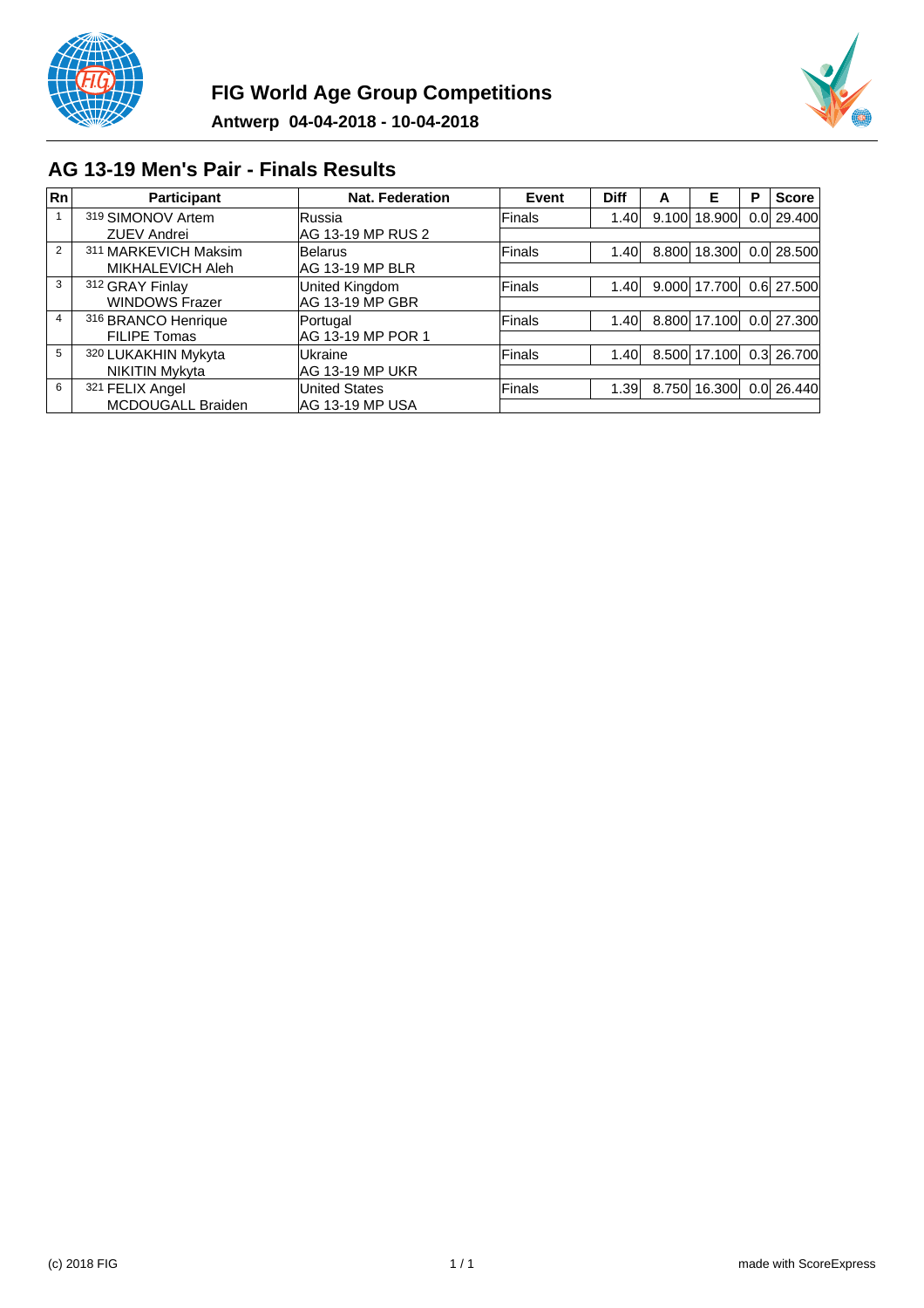



## **AG 13-19 Mixed Pair - Finals Results**

| Rn             | <b>Participant</b>           | <b>Nat. Federation</b> | Event         | <b>Diff</b> | A     | Е      | P | <b>Score</b>   |
|----------------|------------------------------|------------------------|---------------|-------------|-------|--------|---|----------------|
|                | 342 AMOSKIN Nikita           | lKazakhstan            | Finals        | 1.40        | 9.150 | 18.700 |   | 0.0129.250     |
|                | <b>DOLGANYUK Anastassiya</b> | AG 13-19 MxP KAZ 2     |               |             |       |        |   |                |
| $\overline{2}$ | 348 KAMETOV Danis            | <b>Russia</b>          | Finals        | 1.37        | 9.000 | 18.000 |   | 0.0 28.370     |
|                | SOLOVEVA Marija              | IAG 13-19 MxP RUS 1    |               |             |       |        |   |                |
| 3              | 338 COCHRANE Finlay          | <b>United Kingdom</b>  | Finals        | 1.40        | 9.200 | 17.600 |   | 0.0128.200     |
|                | <b>OWEN Kirsten</b>          | AG 13-19 MxP GBR 2     |               |             |       |        |   |                |
| 4              | 333 DIMITROV Panayot         | Bulgaria               | <b>Finals</b> | 1.40        | 8.850 | 17.600 |   | 0.0127.850     |
|                | KOSTADINOVA Mariela          | AG 13-19 MxP BUL       |               |             |       |        |   |                |
| 5              | 344 CANDEIAS Manuel          | Portugal               | Finals        | 1.40        | 8.900 | 17.500 |   | 0.0 27.800     |
|                | CAVILHAS Madalena            | IAG 13-19 MxP POR      |               |             |       |        |   |                |
| 6              | 332 AKHOTNIKAVA Viktoryia    | <b>Belarus</b>         | Finals        | 1.40        | 8.650 | 17.700 |   | $0.5$   27.250 |
|                | <b>FAMENKOU IIva</b>         | IAG 13-19 MxP BLR      |               |             |       |        |   |                |
| $\overline{7}$ | 351 BONDARENKO Daniil        | lUkraine               | Finals        | 1.40        | 8.400 | 17.400 |   | $0.0$   27.200 |
|                | SHYRSHOVA Anastasiya         | AG 13-19 MxP UKR 2     |               |             |       |        |   |                |
| 8              | 340 FRIDMAN Yonatan          | Ilsrael                | Finals        | 1.22        | 8.750 | 17.000 |   | 0.5 26.470     |
|                | KAZADO YAKAR Noa             | IAG 13-19 MxP ISR      |               |             |       |        |   |                |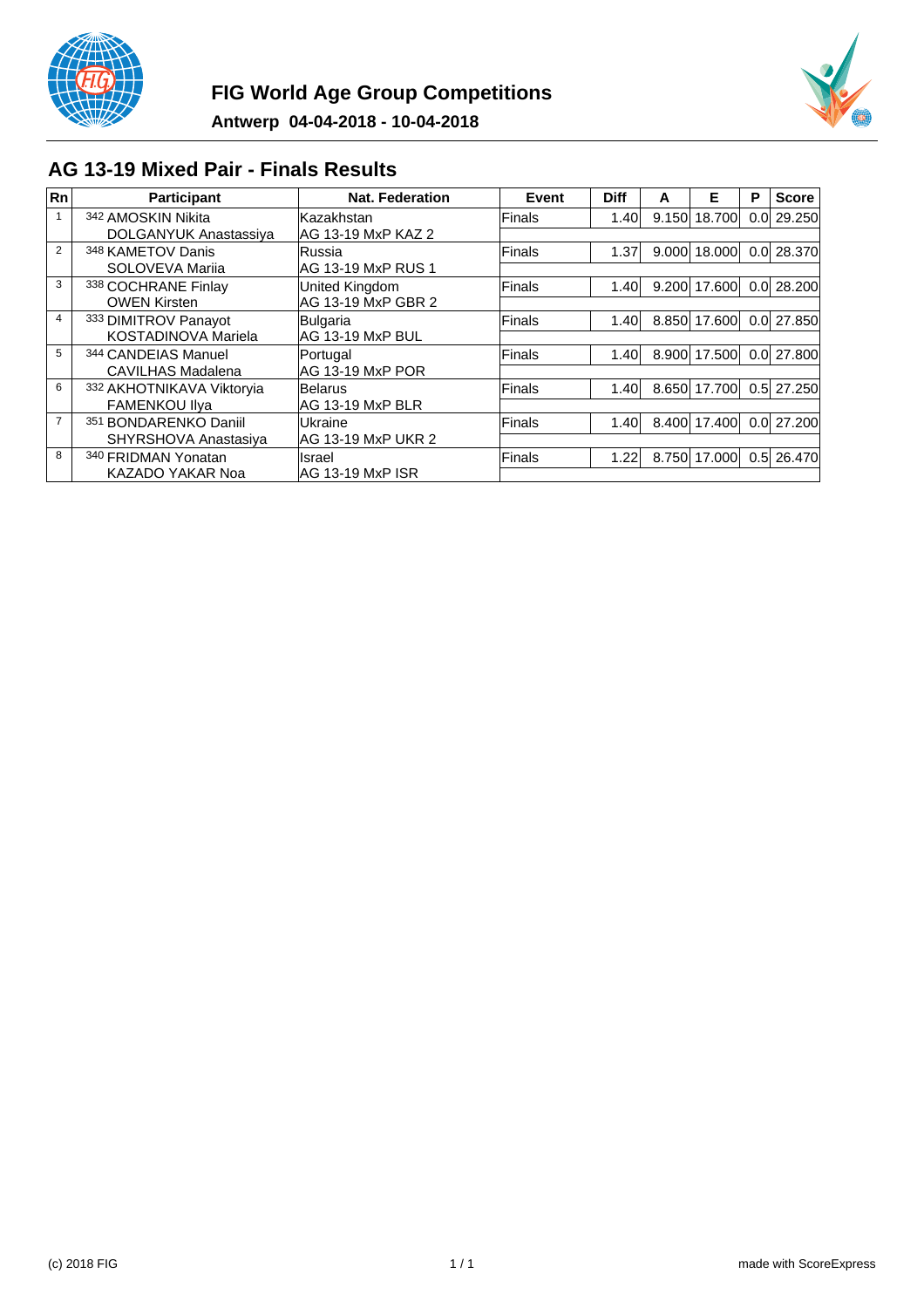



# **AG 13-19 Women's Group - Finals Results**

| <b>Rn</b>      | <b>Participant</b>                                 | Nat. Federation      | Event  | <b>Diff</b>       | A     | Е              | P                | <b>Score</b>   |
|----------------|----------------------------------------------------|----------------------|--------|-------------------|-------|----------------|------------------|----------------|
| $\mathbf{1}$   | 380 CARNEIRO Beatriz                               | Portugal             | Finals | 1.40              | 9.050 | 18.600         | 0.0 <sub>l</sub> | 29.050         |
|                | <b>FERREIRA Rita</b><br><b>GONCALVES Bruna</b>     | AG 13-19 WG POR 1    |        |                   |       |                |                  |                |
| $\overline{2}$ | 366 DE MEYST Lise                                  | <b>Belgium</b>       | Finals | 1.40              | 9.300 | 17.900         | 0.0              | 28.600         |
|                | <b>HOLLEBOSCH Bo</b><br><b>VASTAVEL Yana</b>       | AG 13-19 WG BEL 2    |        |                   |       |                |                  |                |
| 3              | 374 ALEINIK Nikol                                  | Israel               | Finals | 1.40              |       | $9.250$ 17.800 |                  | $0.0$   28.450 |
|                | <b>HURVITZ Meshi</b><br><b>ZEITOUNEI Inbal</b>     | IAG 13-19 WG ISR 1   |        |                   |       |                |                  |                |
| 4              | 372 HENDERSON Erin                                 | United Kingdom       | Finals | 1.40 <sub>l</sub> | 9.000 | 17.900         |                  | $0.0$   28.300 |
|                | <b>MUIR Sacha</b><br>ROWLANDS Chloe                | AG 13-19 WG GBR 1    |        |                   |       |                |                  |                |
| 5              | 368 BELMACH Sofiya                                 | Belarus              | Finals | 1.40 <sub>l</sub> |       | 8.850 18.000   |                  | $0.0$ 28.250   |
|                | NIAMARSKAYA Darya<br><b>TSIUKHA Anhelina</b>       | AG 13-19 WG BLR 2    |        |                   |       |                |                  |                |
| 6              | 383 KAPLANSKA Inna                                 | Ukraine              | Finals | 1.40              |       | 8.650 17.800   |                  | $0.0$   27.850 |
|                | <b>KHYZHNIAK Iryna</b><br><b>VYKHOVANETS Olena</b> | AG 13-19 WG UKR 1    |        |                   |       |                |                  |                |
| 7              | 386 DRAVES Calista                                 | <b>United States</b> | Finals | 1.40              | 9.000 | 17.200         |                  | $0.0$   27.600 |
|                | KISSEL Emma<br>PREVOST Aranel                      | IAG 13-19 WG USA 2   |        |                   |       |                |                  |                |
| 8              | 382 CHOKHNIAI Anastasiia                           | lRussia              | Finals | 1.16              |       | 8.700 16.500   |                  | 1.9 24.460     |
|                | KISELEVA Angelina<br>PARSHINA Anastasija           | IAG 13-19 WG RUS 2   |        |                   |       |                |                  |                |